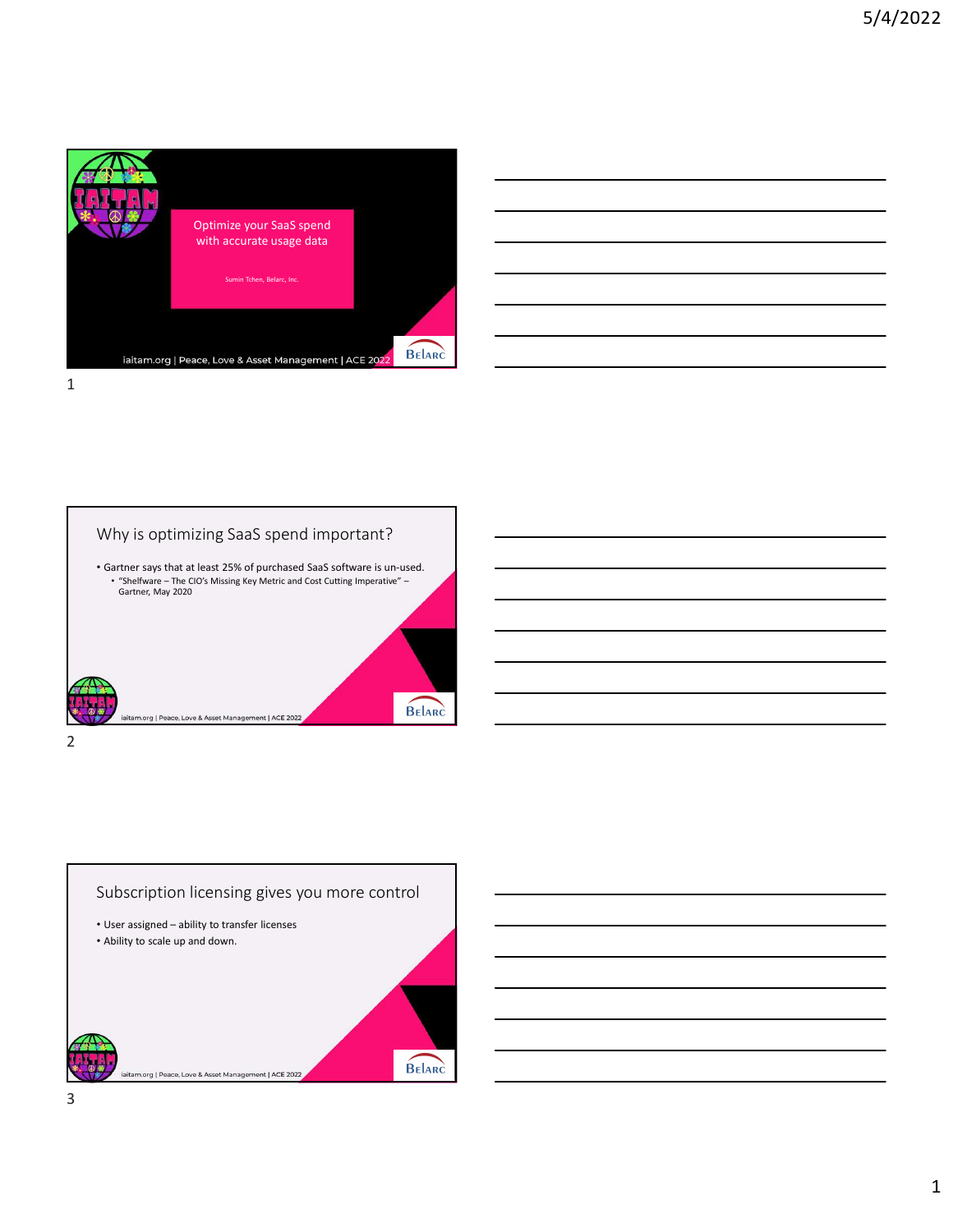







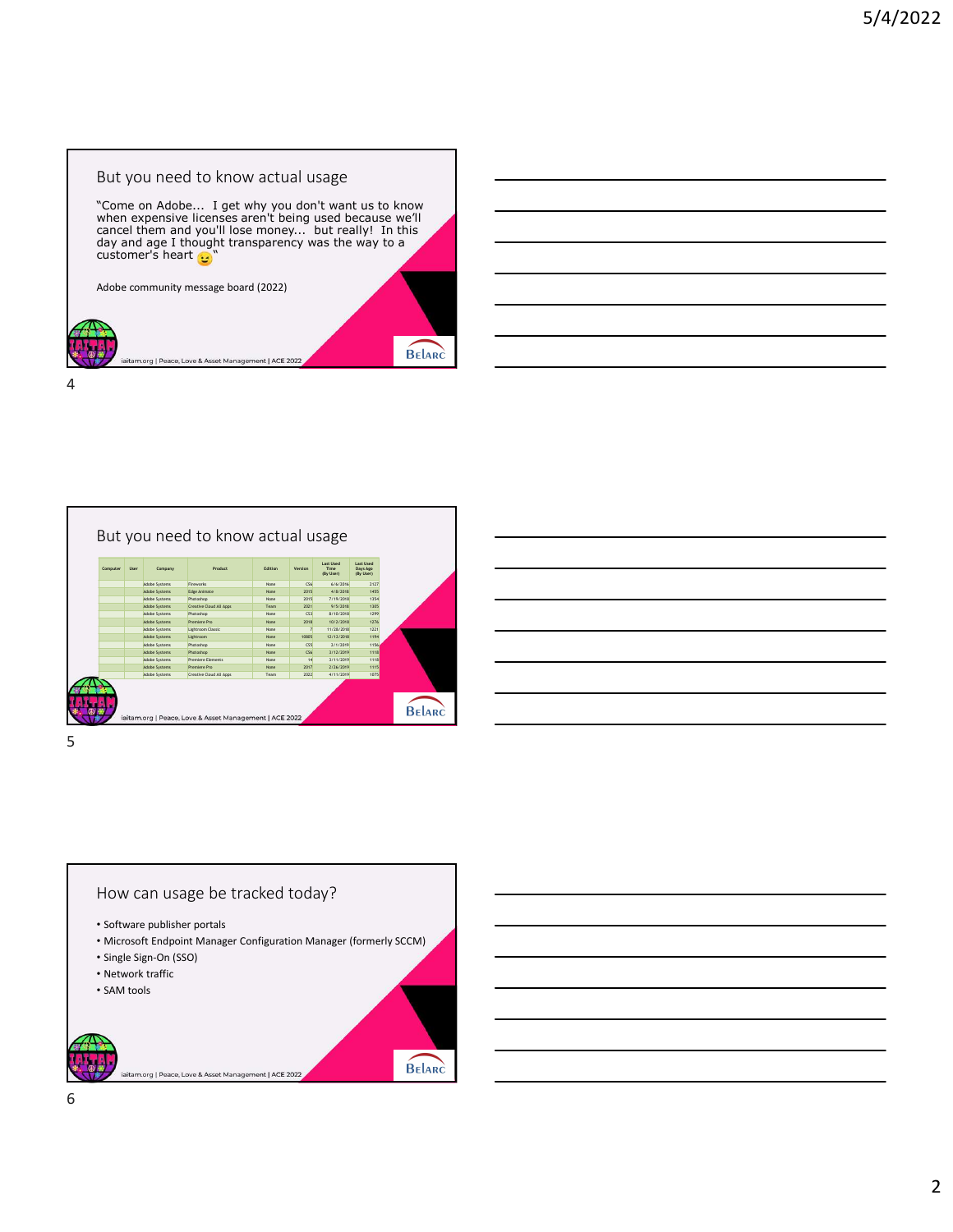





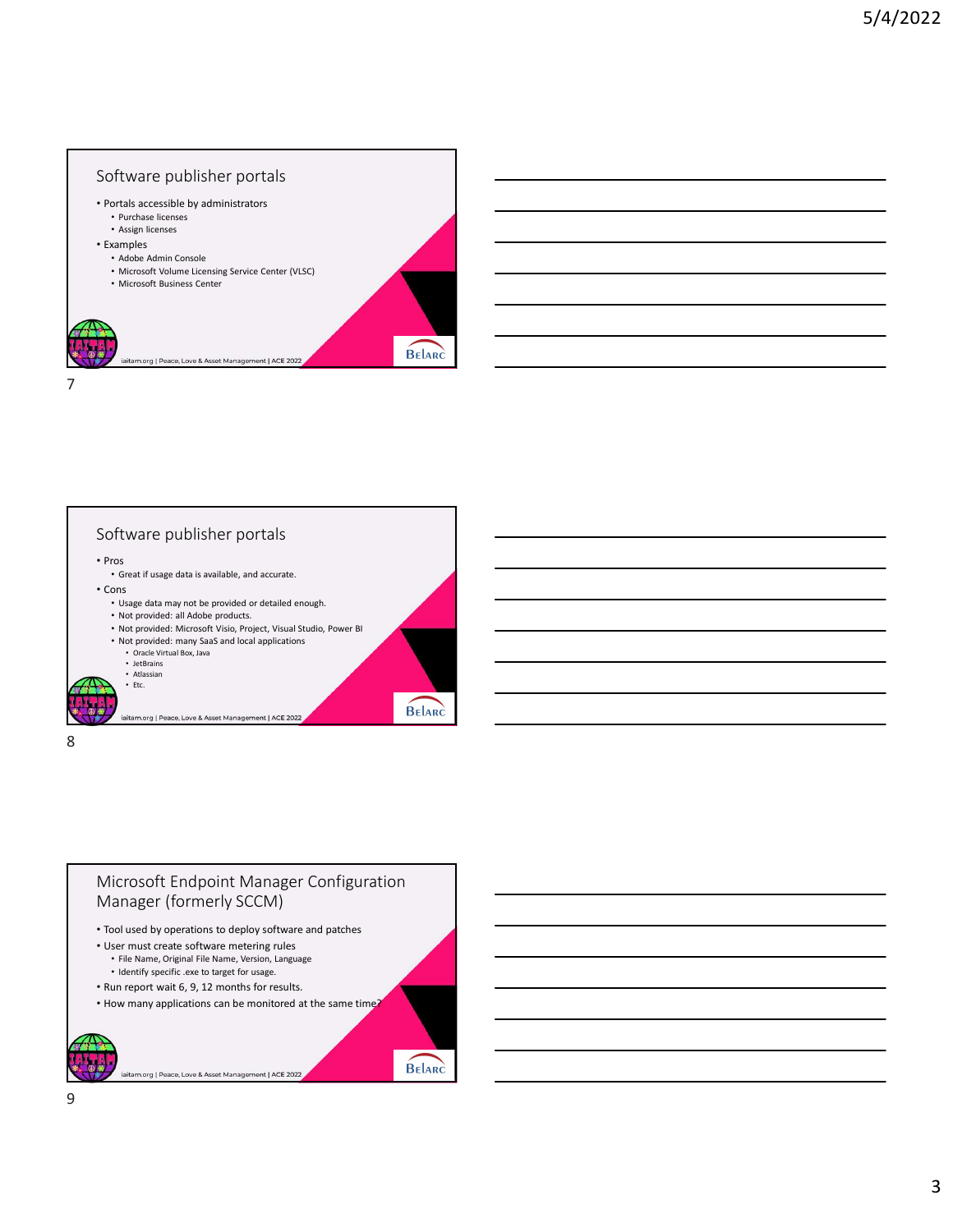## Microsoft Endpoint Manager Configuration Manager (formerly SCCM) • Pros

- Everyone has Microsoft Endpoint Manager Configuration Manager
- Cons • Requires set up of discovery rules.
	- Must identify correct file to measure usage for each application.
	- Must wait for 6, 9, 12 months for results.

BELARC

- Limited number of files can be monitored at the same time.
- Rinse and repeat.

org | Peace, Love & Asset Mana nt | ACE 2022

10





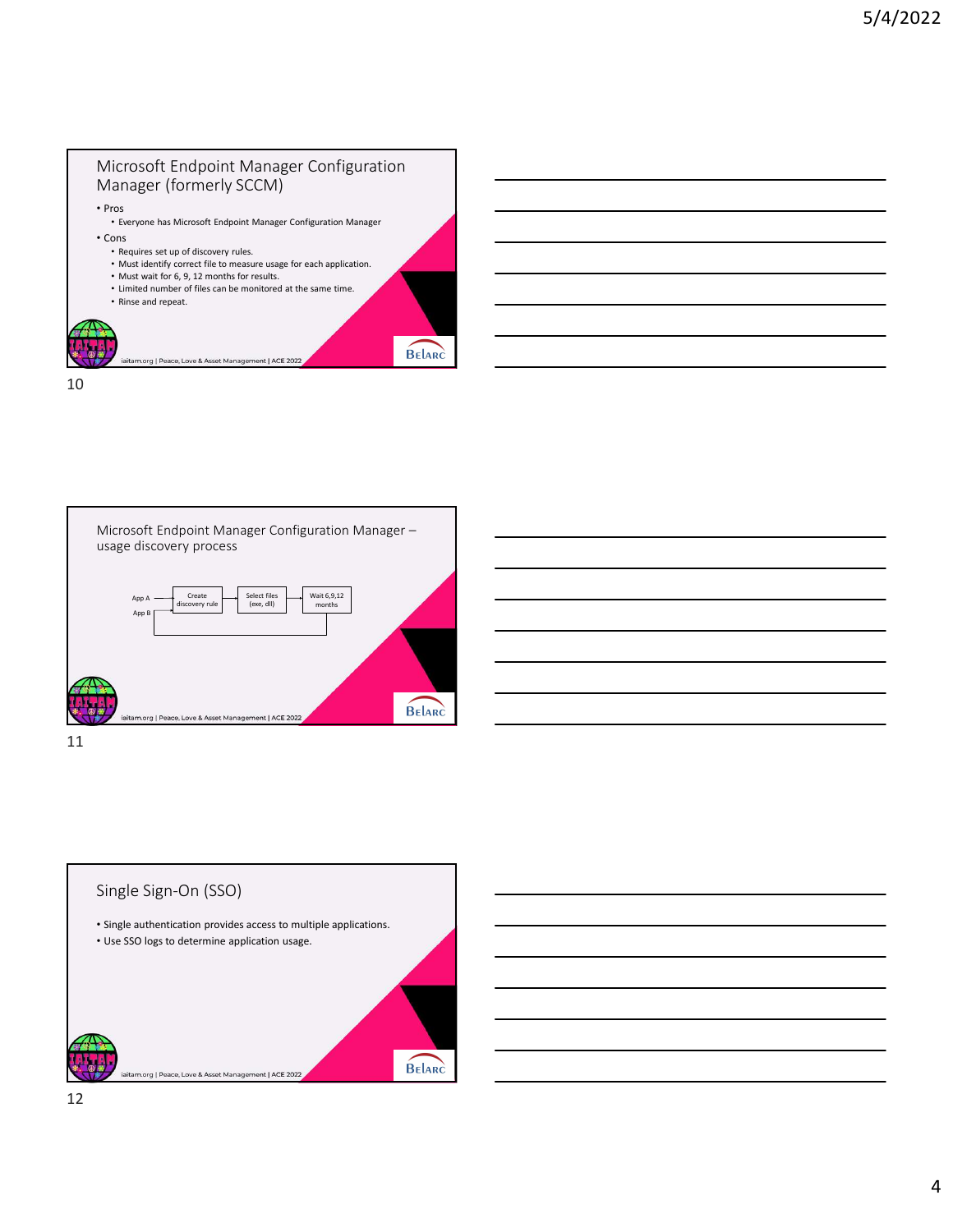

## Network traffic • Firewalls with Cloud Access Security Broker (CASB) capabilities • Identifies SaaS applications by analyzing network traffic • Application signatures. • Application protocols. • Heuristics. • Generally used to allow or block applications. BELARC iaitam.org | Peace, Love & Asset Management | ACE 2022



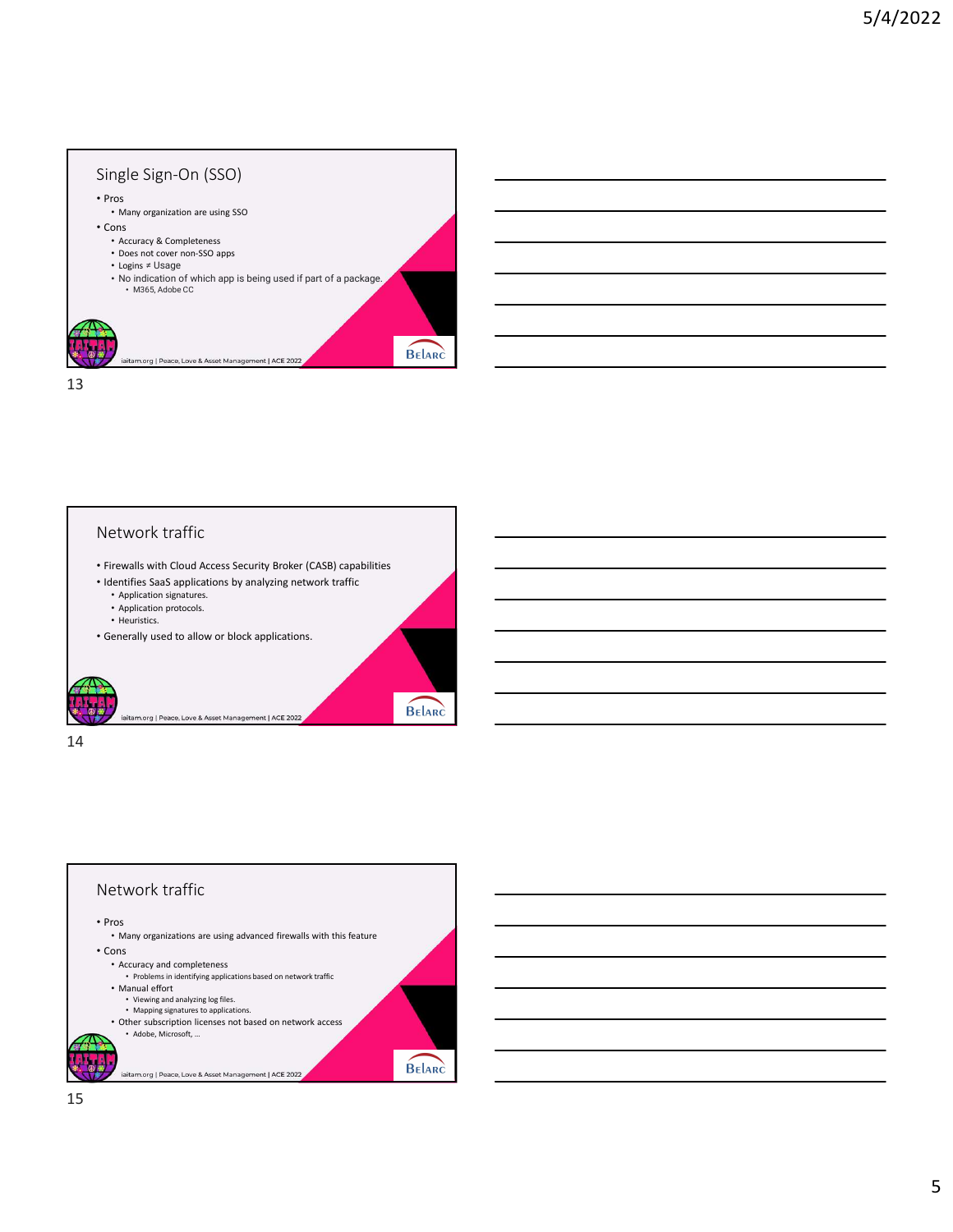



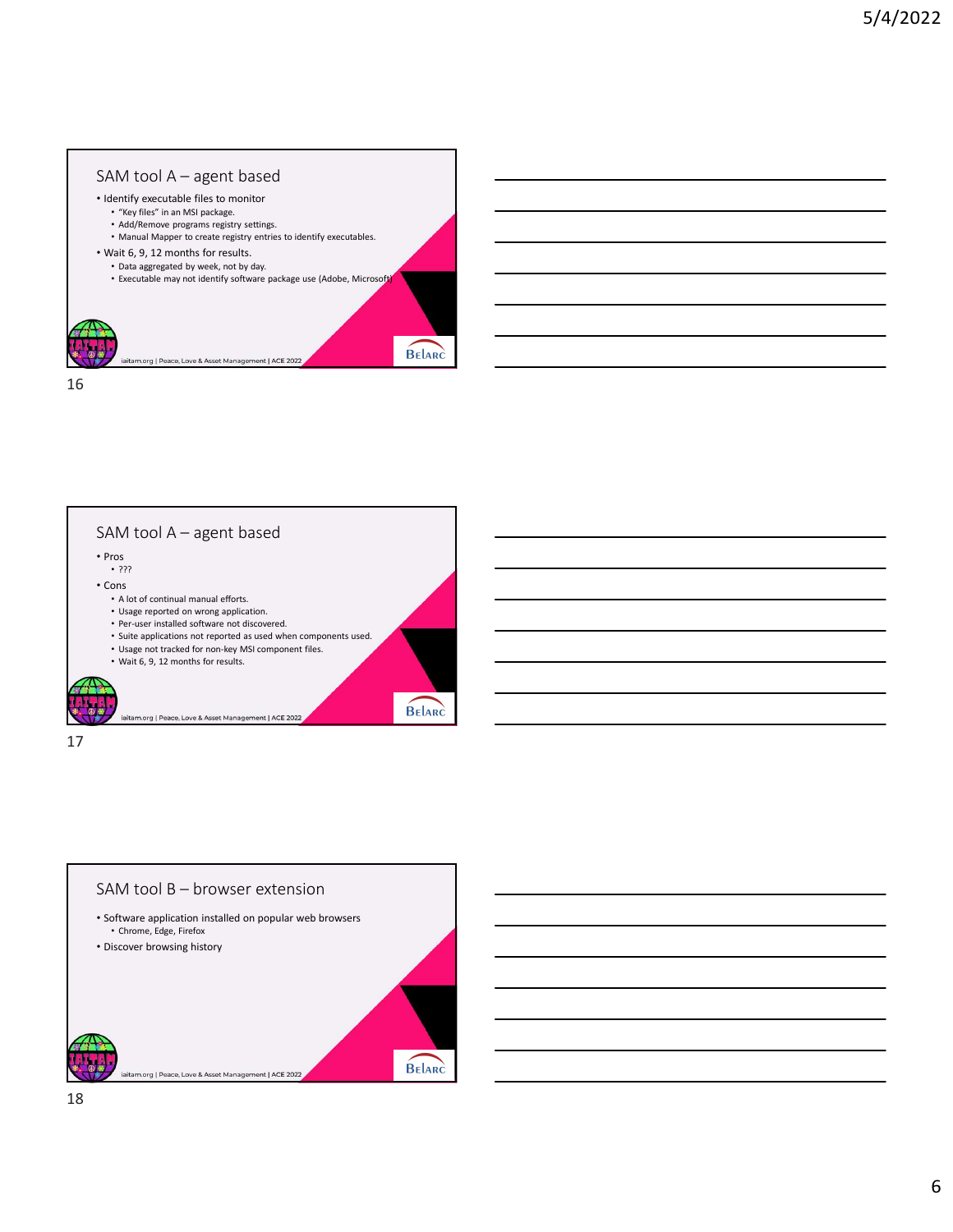







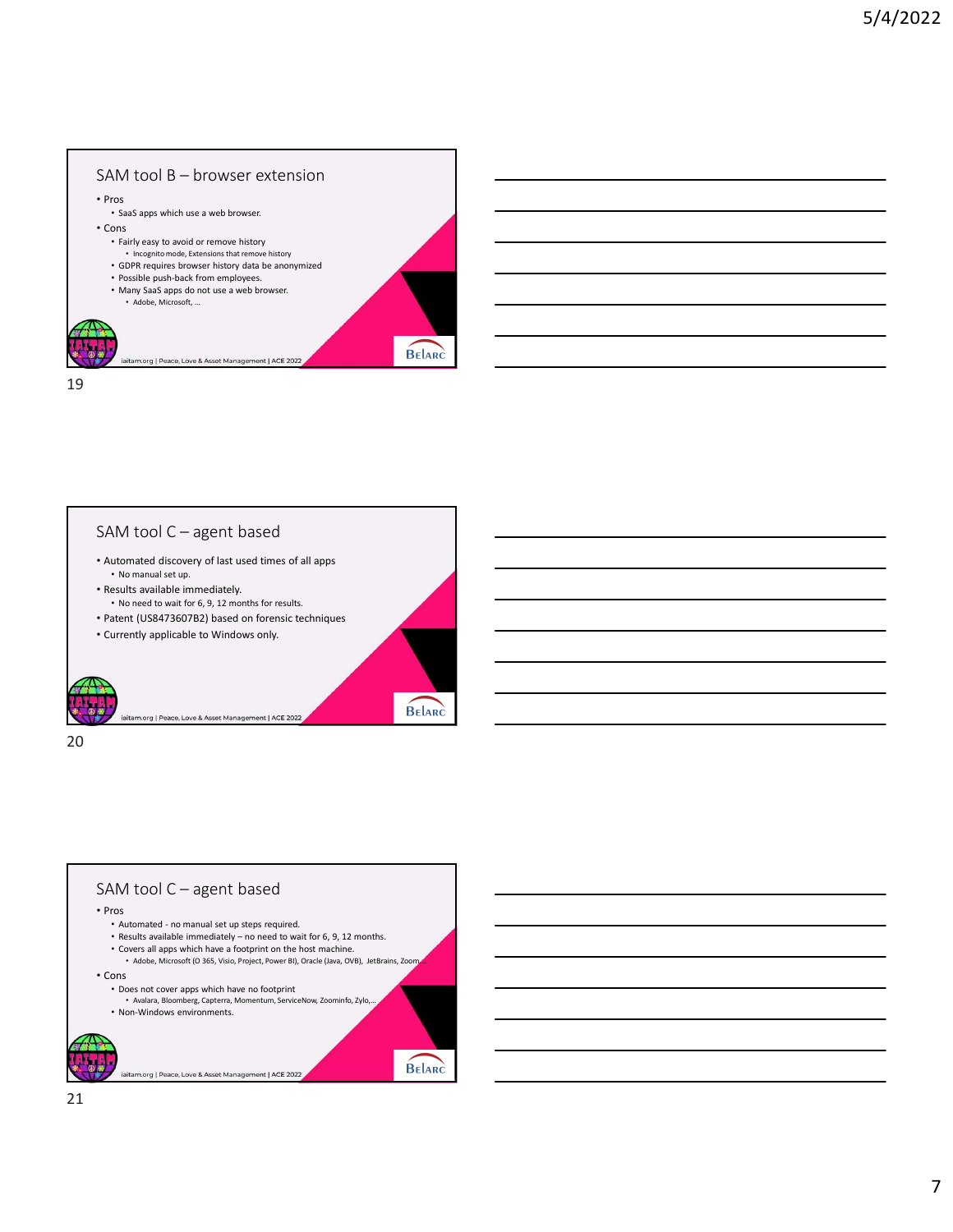|    | SAM tool C - example Adobe usage                                                                                    |                                                                                                               |                                                                            |                                                                                                                                                         |                                                                            |               |  |  |  |
|----|---------------------------------------------------------------------------------------------------------------------|---------------------------------------------------------------------------------------------------------------|----------------------------------------------------------------------------|---------------------------------------------------------------------------------------------------------------------------------------------------------|----------------------------------------------------------------------------|---------------|--|--|--|
|    | User<br>Company<br>Computer<br>Adobe Systems<br>Adobe Systems<br>Adobe Systems<br>Adobe Systems<br>Adobe Systems    | Product<br>Fireworks<br>Edge Animate<br>Photoshop<br>Creative Cloud All Apps<br>Photoshop                     | Edition<br>Version<br>None<br>None<br>None<br>Team<br>None                 | Last Used<br>Time<br>(By User)<br>CS6<br>6/6/2016<br>2015<br>4/8/2018<br>2015<br>7/19/2018<br>2021<br>9/5/2018<br>CS3<br>8/10/2018                      | Last Used<br>Days Ago<br>(By User)<br>2127<br>1455<br>1354<br>1305<br>1299 |               |  |  |  |
|    | Adobe Systems<br>Adobe Systems<br>Adobe Systems<br>Adobe Systems<br>Adobe Systems<br>Adobe Systems<br>Adobe Systems | Premiere Pro<br>Lightroom Classic<br>Lightroom<br>Photoshop<br>Photoshop<br>Premiere Elements<br>Premiere Pro | None<br>None<br>None<br>None<br>None<br>None<br>None                       | 10/2/2018<br>2018<br>11/28/2018<br>$\overline{7}$<br>10805<br>12/12/2018<br>CS5<br>2/1/2019<br>CS6<br>3/12/2019<br>14<br>3/11/2019<br>2017<br>2/26/2019 | 1276<br>1221<br>1194<br>1156<br>1118<br>1118<br>1115                       |               |  |  |  |
|    | Adobe Systems                                                                                                       | Creative Cloud All Apps<br>iaitam.org   Peace, Love & Asset Management   ACE 2022                             | Team                                                                       | 2022<br>4/11/2019                                                                                                                                       | 1075                                                                       | <b>BELARC</b> |  |  |  |
| 22 |                                                                                                                     |                                                                                                               |                                                                            |                                                                                                                                                         |                                                                            |               |  |  |  |
|    |                                                                                                                     |                                                                                                               |                                                                            |                                                                                                                                                         |                                                                            |               |  |  |  |
|    | SAM tool C - example MS Project usage                                                                               |                                                                                                               |                                                                            |                                                                                                                                                         |                                                                            |               |  |  |  |
|    |                                                                                                                     |                                                                                                               | License                                                                    | Last Used<br>Time                                                                                                                                       |                                                                            |               |  |  |  |
|    | Computer<br>User<br>Product<br>Project Online<br>Project Online<br>Project Online                                   | Edition<br>Professional<br>Professional<br>Professional                                                       | Version<br>Type<br>2019 cloud user<br>2019 cloud user<br>$2019$ cloud user | Last Used<br>Days Ago<br>(By User)<br>(By User)<br>12/5/2018<br>1171<br>1162<br>1/21/2019<br>6/10/2019<br>1022                                          |                                                                            |               |  |  |  |
|    | Project                                                                                                             | Professional                                                                                                  | 2010 device                                                                | 838<br>12/4/2019                                                                                                                                        |                                                                            |               |  |  |  |
|    | Project Online<br>Project Online<br>Project                                                                         | Professional<br>Professional<br>Professional                                                                  | 2019 cloud user<br>$2019$ cloud user<br>2019 device                        | 12/2/2019<br>836<br>12/5/2019<br>826<br>622<br>7/15/2020                                                                                                |                                                                            |               |  |  |  |





|  |                                                            | <u> 1989 - Johann Stoff, amerikansk politiker (d. 1989)</u>                                                           |
|--|------------------------------------------------------------|-----------------------------------------------------------------------------------------------------------------------|
|  |                                                            |                                                                                                                       |
|  | <u> 1989 - Johann Barn, amerikansk politiker (d. 1989)</u> |                                                                                                                       |
|  |                                                            |                                                                                                                       |
|  |                                                            | ,我们也不会有什么?""我们的人,我们也不会有什么?""我们的人,我们也不会有什么?""我们的人,我们也不会有什么?""我们的人,我们也不会有什么?""我们的人                                      |
|  |                                                            | <u> 1989 - Johann Stoff, deutscher Stoff, der Stoff, der Stoff, der Stoff, der Stoff, der Stoff, der Stoff, der S</u> |
|  |                                                            | <u> 1989 - Johann Stoff, amerikansk politiker (d. 1989)</u>                                                           |
|  |                                                            |                                                                                                                       |



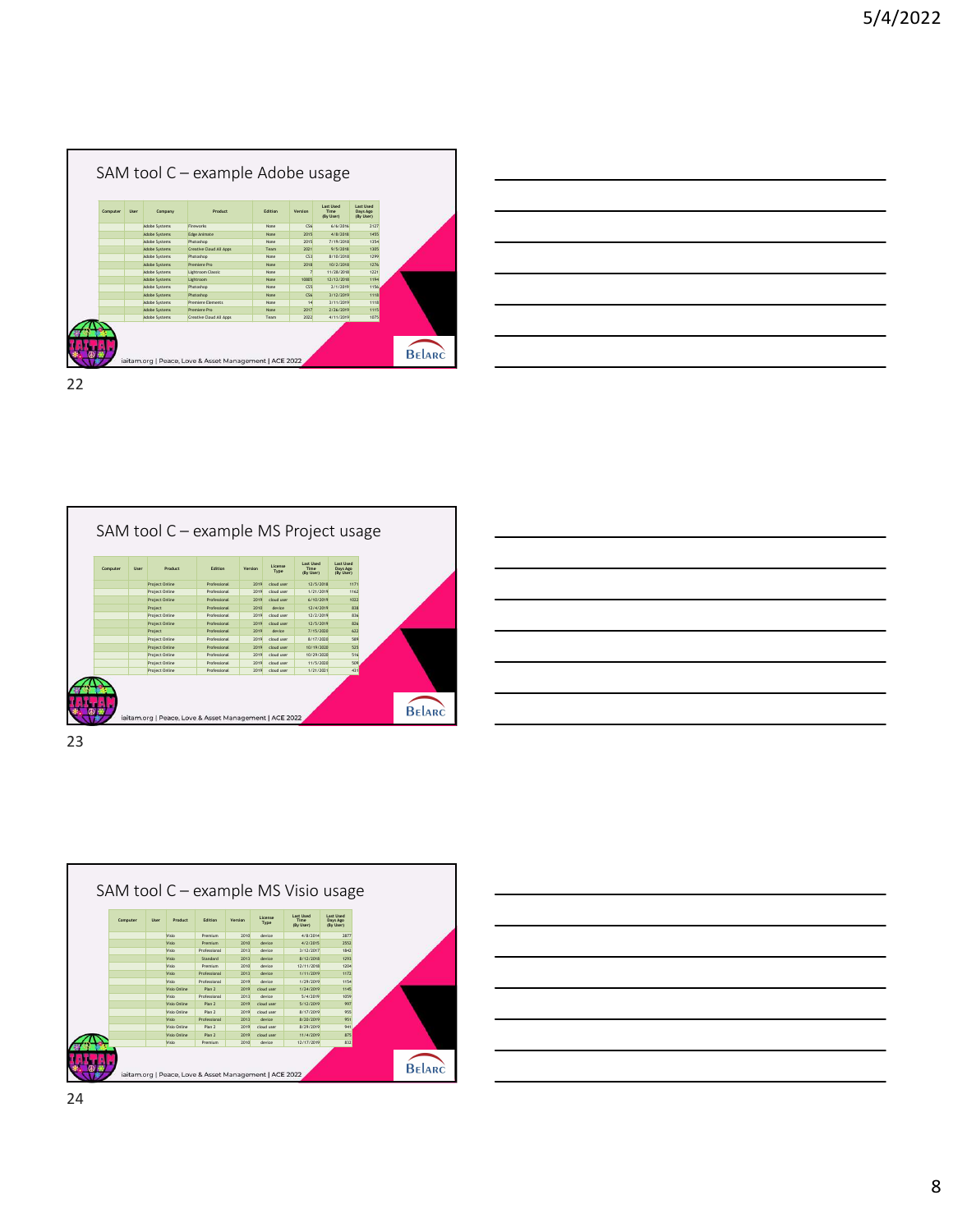|                  | SAM tool C - example OVM Extension Pack usage |                     |                                |                                    |  |  |  |
|------------------|-----------------------------------------------|---------------------|--------------------------------|------------------------------------|--|--|--|
| User<br>Company  | Product                                       | Version             | Last Used<br>Time<br>(By User) | Last Used<br>Days Ago<br>(By User) |  |  |  |
| Oracle<br>Oracle | VM VirtualBox<br>VM VirtualBox Extension Pack | 6<br>6              | 11/24/2021                     | 125                                |  |  |  |
| Oracle<br>Oracle | VM VirtualBox<br>VM VirtualBox Extension Pack | 6<br>6              | 10/20/2021                     | 160                                |  |  |  |
| Oracle           | VM VirtualBox                                 | 6                   | 11/5/2020                      | 509                                |  |  |  |
| Oracle<br>Oracle | VM VirtualBox Extension Pack<br>VM VirtualBox | 6<br>$6\phantom{a}$ | 2/13/2020                      | 737                                |  |  |  |
| Oracle           | VM VirtualBox Extension Pack                  | $\epsilon$          |                                |                                    |  |  |  |
| Oracle<br>Oracle | VM VirtualBox<br>VM VirtualBox Extension Pack | $\overline{5}$<br>5 | 10/12/2021                     | 168                                |  |  |  |
| Oracle           | VM VirtualBox                                 | $\epsilon$          | 1/7/2021                       | 397                                |  |  |  |
| Oracle           | VM VirtualBox Extension Pack                  | $\epsilon$          |                                |                                    |  |  |  |
|                  |                                               |                     |                                |                                    |  |  |  |

25 and 25 and 25 and 25 and 25 and 25 and 25 and 26 and 26 and 26 and 26 and 26 and 26 and 26 and 26 and 26 an

26

| C - example OVM Extension Pack usage<br>Last Used<br>Days Ago<br>(By User)<br>Last Used<br>Time<br>(By User)<br>Company<br>Product<br>Version<br>Dracle<br>VM VirtualBox<br>11/24/2021<br>125<br>6<br>Dracle<br>VM VirtualBox Extension Pack<br>$6\overline{6}$<br>Dracle<br><b>VM VirtualBox</b><br>10/20/2021<br>160<br>6<br>Dracle<br>VM VirtualBox Extension Pack<br>6<br>Dracle<br>VM VirtualBox<br>11/5/2020<br>509<br>6<br>Dracle<br>VM VirtualBox Extension Pack<br>6<br>VM VirtualBox<br>2/13/2020<br>737<br>Dracle<br>$6\overline{6}$<br>Dracle<br>VM VirtualBox Extension Pack<br>6<br>10/12/2021<br>Dracle<br>VM VirtualBox<br>168<br>5<br>Dracle<br>VM VirtualBox Extension Pack<br>5<br>Dracle<br>VM VirtualBox<br>1/7/2021<br>397<br>$6\overline{6}$<br>Dracle<br>VM VirtualBox Extension Pack<br>6 | BELARC |  |  |  |  |  |  |
|--------------------------------------------------------------------------------------------------------------------------------------------------------------------------------------------------------------------------------------------------------------------------------------------------------------------------------------------------------------------------------------------------------------------------------------------------------------------------------------------------------------------------------------------------------------------------------------------------------------------------------------------------------------------------------------------------------------------------------------------------------------------------------------------------------------------|--------|--|--|--|--|--|--|
|                                                                                                                                                                                                                                                                                                                                                                                                                                                                                                                                                                                                                                                                                                                                                                                                                    |        |  |  |  |  |  |  |
|                                                                                                                                                                                                                                                                                                                                                                                                                                                                                                                                                                                                                                                                                                                                                                                                                    | 5/4    |  |  |  |  |  |  |
|                                                                                                                                                                                                                                                                                                                                                                                                                                                                                                                                                                                                                                                                                                                                                                                                                    |        |  |  |  |  |  |  |
|                                                                                                                                                                                                                                                                                                                                                                                                                                                                                                                                                                                                                                                                                                                                                                                                                    |        |  |  |  |  |  |  |
|                                                                                                                                                                                                                                                                                                                                                                                                                                                                                                                                                                                                                                                                                                                                                                                                                    |        |  |  |  |  |  |  |
|                                                                                                                                                                                                                                                                                                                                                                                                                                                                                                                                                                                                                                                                                                                                                                                                                    |        |  |  |  |  |  |  |
|                                                                                                                                                                                                                                                                                                                                                                                                                                                                                                                                                                                                                                                                                                                                                                                                                    |        |  |  |  |  |  |  |
|                                                                                                                                                                                                                                                                                                                                                                                                                                                                                                                                                                                                                                                                                                                                                                                                                    |        |  |  |  |  |  |  |
|                                                                                                                                                                                                                                                                                                                                                                                                                                                                                                                                                                                                                                                                                                                                                                                                                    |        |  |  |  |  |  |  |
|                                                                                                                                                                                                                                                                                                                                                                                                                                                                                                                                                                                                                                                                                                                                                                                                                    |        |  |  |  |  |  |  |
|                                                                                                                                                                                                                                                                                                                                                                                                                                                                                                                                                                                                                                                                                                                                                                                                                    |        |  |  |  |  |  |  |
|                                                                                                                                                                                                                                                                                                                                                                                                                                                                                                                                                                                                                                                                                                                                                                                                                    |        |  |  |  |  |  |  |
|                                                                                                                                                                                                                                                                                                                                                                                                                                                                                                                                                                                                                                                                                                                                                                                                                    |        |  |  |  |  |  |  |
|                                                                                                                                                                                                                                                                                                                                                                                                                                                                                                                                                                                                                                                                                                                                                                                                                    |        |  |  |  |  |  |  |
|                                                                                                                                                                                                                                                                                                                                                                                                                                                                                                                                                                                                                                                                                                                                                                                                                    |        |  |  |  |  |  |  |
|                                                                                                                                                                                                                                                                                                                                                                                                                                                                                                                                                                                                                                                                                                                                                                                                                    |        |  |  |  |  |  |  |
|                                                                                                                                                                                                                                                                                                                                                                                                                                                                                                                                                                                                                                                                                                                                                                                                                    |        |  |  |  |  |  |  |
|                                                                                                                                                                                                                                                                                                                                                                                                                                                                                                                                                                                                                                                                                                                                                                                                                    |        |  |  |  |  |  |  |
|                                                                                                                                                                                                                                                                                                                                                                                                                                                                                                                                                                                                                                                                                                                                                                                                                    |        |  |  |  |  |  |  |
|                                                                                                                                                                                                                                                                                                                                                                                                                                                                                                                                                                                                                                                                                                                                                                                                                    |        |  |  |  |  |  |  |
|                                                                                                                                                                                                                                                                                                                                                                                                                                                                                                                                                                                                                                                                                                                                                                                                                    |        |  |  |  |  |  |  |
|                                                                                                                                                                                                                                                                                                                                                                                                                                                                                                                                                                                                                                                                                                                                                                                                                    |        |  |  |  |  |  |  |
|                                                                                                                                                                                                                                                                                                                                                                                                                                                                                                                                                                                                                                                                                                                                                                                                                    |        |  |  |  |  |  |  |
|                                                                                                                                                                                                                                                                                                                                                                                                                                                                                                                                                                                                                                                                                                                                                                                                                    |        |  |  |  |  |  |  |
|                                                                                                                                                                                                                                                                                                                                                                                                                                                                                                                                                                                                                                                                                                                                                                                                                    |        |  |  |  |  |  |  |
|                                                                                                                                                                                                                                                                                                                                                                                                                                                                                                                                                                                                                                                                                                                                                                                                                    |        |  |  |  |  |  |  |
|                                                                                                                                                                                                                                                                                                                                                                                                                                                                                                                                                                                                                                                                                                                                                                                                                    |        |  |  |  |  |  |  |
|                                                                                                                                                                                                                                                                                                                                                                                                                                                                                                                                                                                                                                                                                                                                                                                                                    |        |  |  |  |  |  |  |
|                                                                                                                                                                                                                                                                                                                                                                                                                                                                                                                                                                                                                                                                                                                                                                                                                    |        |  |  |  |  |  |  |
|                                                                                                                                                                                                                                                                                                                                                                                                                                                                                                                                                                                                                                                                                                                                                                                                                    |        |  |  |  |  |  |  |
|                                                                                                                                                                                                                                                                                                                                                                                                                                                                                                                                                                                                                                                                                                                                                                                                                    |        |  |  |  |  |  |  |
|                                                                                                                                                                                                                                                                                                                                                                                                                                                                                                                                                                                                                                                                                                                                                                                                                    |        |  |  |  |  |  |  |
|                                                                                                                                                                                                                                                                                                                                                                                                                                                                                                                                                                                                                                                                                                                                                                                                                    |        |  |  |  |  |  |  |
|                                                                                                                                                                                                                                                                                                                                                                                                                                                                                                                                                                                                                                                                                                                                                                                                                    |        |  |  |  |  |  |  |
| Peace, Love & Asset Management   ACE 2022                                                                                                                                                                                                                                                                                                                                                                                                                                                                                                                                                                                                                                                                                                                                                                          |        |  |  |  |  |  |  |
|                                                                                                                                                                                                                                                                                                                                                                                                                                                                                                                                                                                                                                                                                                                                                                                                                    |        |  |  |  |  |  |  |

Software usage data is critical • Significant cost savings by optimizing SaaS software spend. • Usage is base for optimizing SaaS and other subscription license spend. • Needs to be automated, accurate, and up to date. • Single method may not meet all your requirements • Software publisher portals • Microsoft Endpoint Manager Configuration Manager • Single Sign-On (SSO) • Network traffic SAM tools